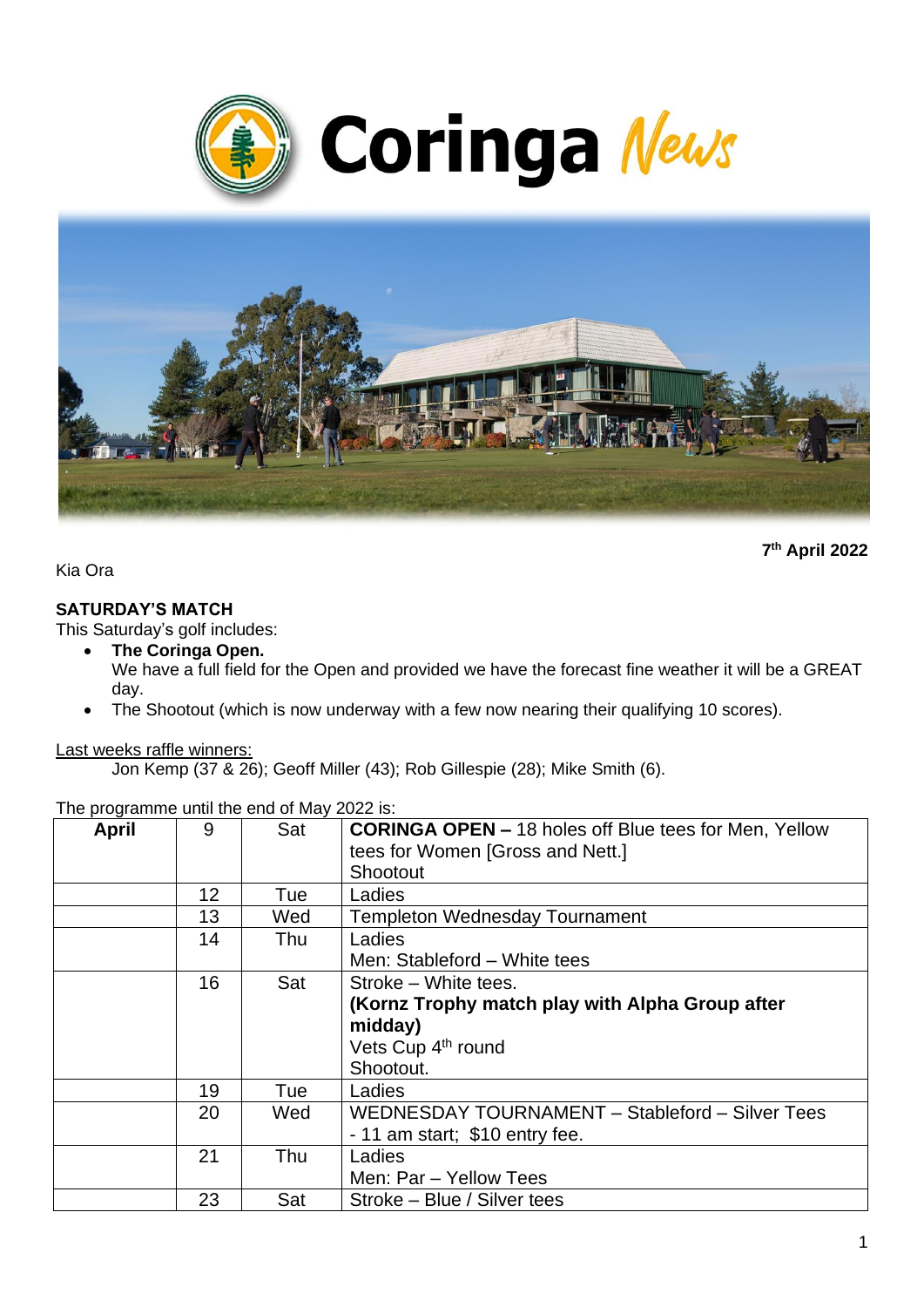|            |                |      | Vets Cup 5 <sup>th</sup> and final round                          |
|------------|----------------|------|-------------------------------------------------------------------|
|            |                |      | Shootout                                                          |
|            | 25             | Mon  | <b>ANZAC DAY - Course Open</b>                                    |
|            | 26             | Tue  | Ladies                                                            |
|            | 27             | Wed  | Ellesmere Wednesday Tournament                                    |
|            | 28             | Thur | Ladies                                                            |
|            |                |      | Men: Stableford - Yellow tees                                     |
|            | 30             | Sat  | Stroke - Blue / Silver tees                                       |
|            |                |      | Shootout                                                          |
| <b>May</b> | 3              | Tue  | Ladies                                                            |
|            | 4              | Wed  | Lone Star Group WATERING TOURNAMENT                               |
|            |                |      | - Stableford - White Tees                                         |
|            |                |      | 10.30 am start; (\$15 entry fee.)                                 |
|            | 5              | Thu  | Ladies                                                            |
|            |                |      | Men: Stroke - Jerry Attick Trophy - Yellow tees                   |
|            | $\overline{7}$ | Sat  | Stableford - Black / White tees                                   |
|            |                |      | Shootout                                                          |
|            | 10             | Tue  | Ladies                                                            |
|            | 11             | Wed  | <b>Templeton Wednesday Tournament</b>                             |
|            | 12             | Thu  | Ladies                                                            |
|            |                |      | Men: Stableford - White tees                                      |
|            | 14             | Sat  | Russian Roulette -Blue tees                                       |
|            |                |      | Shootout.                                                         |
|            | 17             | Tue  | Ladies                                                            |
|            | 18             | Wed  | WEDNESDAY TOURNAMENT - Stableford - Silver Tees                   |
|            |                |      | - 11 am start; \$10 entry fee.                                    |
|            | 19             | Thu  | Ladies                                                            |
|            |                |      | Men: Par - Yellow tees                                            |
|            | 21             | Sat  | Stoke - Silver tees                                               |
|            |                |      | Qualifying Howarth Salvers (best 8 in 4 grades to qualify)        |
|            |                |      | Shootout                                                          |
|            | 24             | Tue  | Ladies                                                            |
|            | 25             | Wed  | Ellesmere Wednesday Tournament                                    |
|            | 26             | Thu  | Ladies                                                            |
|            |                |      | Men: Stableford - Yellow tees.                                    |
|            | 28             | Sat  | American Stableford - Blue / Silver tees                          |
|            |                |      | 1 <sup>st</sup> round Matchplay Howarth Salvers – (Silver tees on |
|            |                |      | handicap).                                                        |
|            |                |      | Shootout                                                          |
|            | 31             | Tue  | Ladies                                                            |

## **SHOOTOUT 2022**

The Shootout is well underway with 34 participants so far. Several are nearing their 10 qualifying scores and can start dropping of the lowest ones!

Results are on the website each week.

John Brettell

Shootout Convenor

## **COURSE NEWS**

Firstly - huge thanks to all the people who have helped out around the course this week. We had the biggest turnout ever on Tuesday (20+ volunteers), covering all sorts of jobs from weeding bunkers, mowing tee surrounds, tidying up paths, trimming trees (see the difference on the 5<sup>th</sup> hole), doing gardens, cleaning around the club rooms etc etc. Thanks You !!!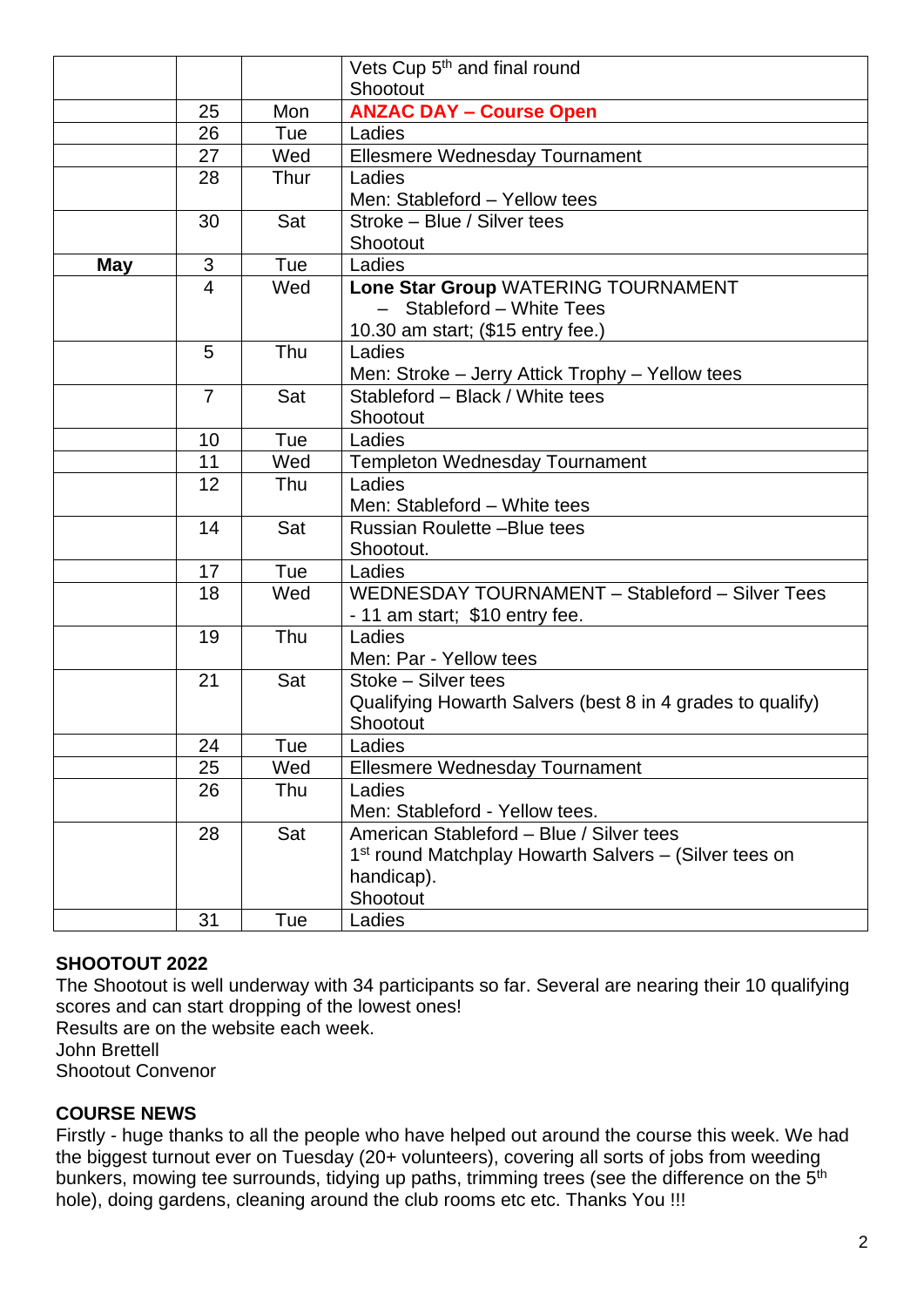In terms of the course, the big talking point this week has been the rough. Our rough mower has engine issues (still to be fully diagnosed). This is a bit disappointing as we put in a 'newish' second hand engine last year and were expecting to get at least 5 years trouble free use out of it.

The good news is Powerturf have come to the party and arranged a loan rough mower for our use. The bad news is we won't have the mower until sometime on Friday afternoon. Rohan's committed to get as much of the rough mowed on Friday as he can (he'll basically mow till its dark), but we aren't going to get fully on top of the rough until the middle of next week.

So this weeks Open is going to very much mirror the Masters – fast greens (STMP meter running around 11m/s) and some punishing rough to match. Remember – it's the same for all of us, and the fairways look magnificent!!

One other piece of course news – the guys are looking to tackle the various water leaks next week that have sprung up around the place over summer. They have been holding off as Rohan didn't want to risk causing a major leak digging around the irrigation system when they were regularly using it to water the course, but now we are moving into autumn its time to get on top of them.

# **CLUB NEWS**

### **New Members**

We welcome the following one new member who have joined since the last newsletter Elly Park

Do not hesitate to ask from the pro shop or any of the members how the club functions and the different competitions we run throughout the week. Most importantly do enjoy your time at Coringa.

# **INTERCLUB**

### **Presidents**

The President's Team completed their 13 match season last Sunday at Clearwater with a narrow loss to the winners of the competition, Templeton. Thanks to all those who have helped out throughout the year. It won't be long before it is September, and it begins all over again.

## **MEN'S REPORT**

This Saturday, the 9<sup>th</sup>, of April, is our 'Lone Star and Joes Garage Group' and 'NZPost' Coringa Open. It is therefore a Stroke round with three Gross and thirty Nett prizes off the Blue tees for Men and the Yellow tees for Women. I'm hoping we see some women pick up some of the many prizes in the various divisions.

Good luck to everyone as we prepare ourselves for the challenge.

Last Saturday, the 2<sup>nd</sup> of April, was supposed to be a Stableford competition off the Blue and White tees for men and Women off the Yellow tees - a slight change to the programme, but unfortunately, it did not occur, and we had another Stroke round. Sorry about that! Anyhow, we had 80 participants entering the competition in fine weather, with speedy greens and long rough. The rough caught and hid many of the player's balls. The old dog trainer Puds sniffed out at least six very new looking balls on Saturday which are apparently available for the owners to buy back at a reasonable Otago give away price!

Could I again remind members that maintaining the pace of play is very important and is the responsibility of the lowest handicapper in a four! On Saturday my group started 30 minutes later than our tee time and it took us two and a half hours to complete the first nine. The pace of play for the second nine picked up and we finished in the regulation two hours. I think a lot of members have forgotten you have only three minutes to look for your ball, so spend your limited time wisely. If your ball is lost in leaves the "Leaf Rule" applies and you can drop as near as possible to the point the ball is lost, but if not you must drop out on the line of the fairway for a two shot penalty.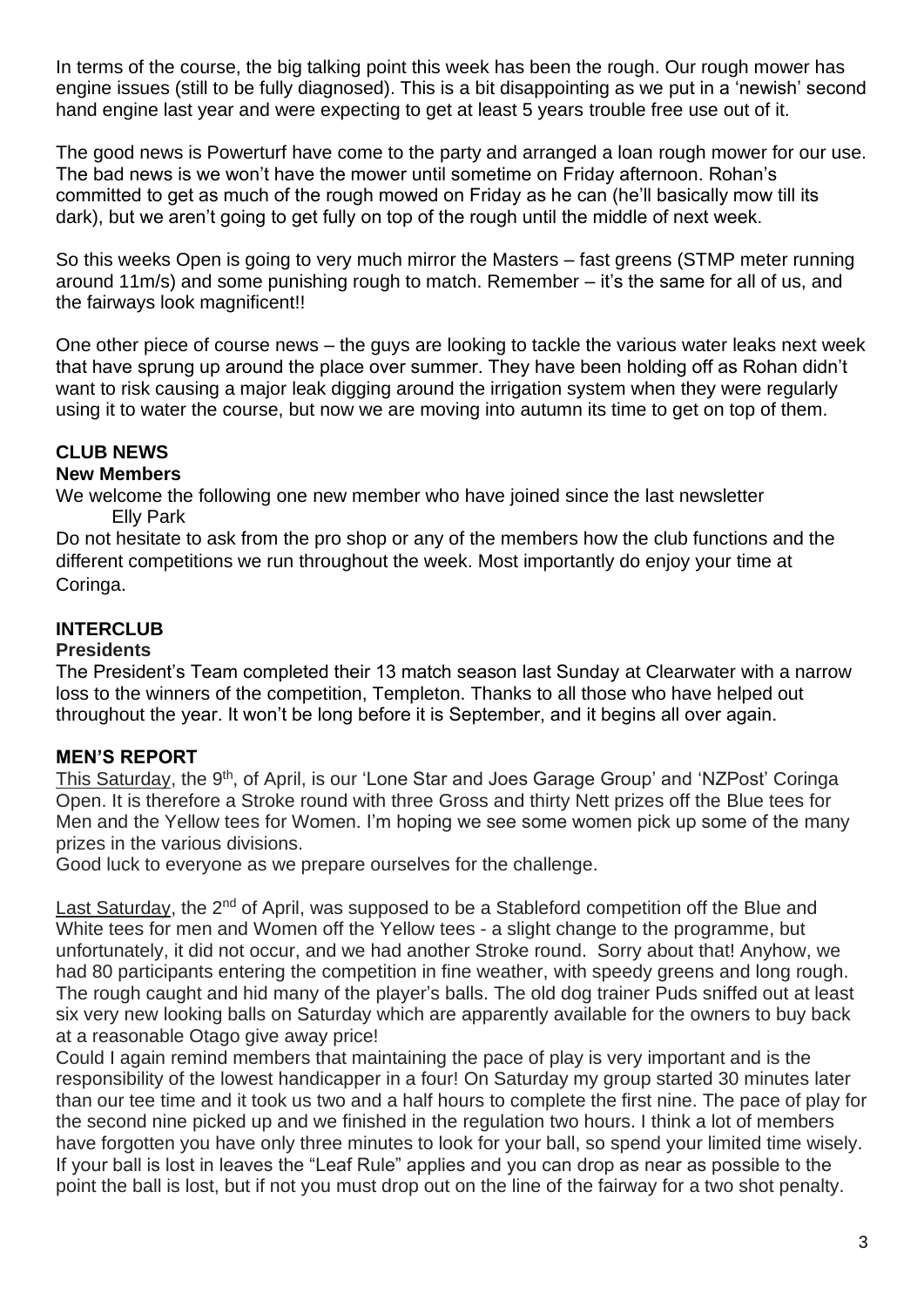This Saturday, we will have Keith Yardley and John Matthews out doing some marshalling on a new 'Powerturf' provided golf cart. They will be pushing slow groups along! Don't take any offence as pace of play means travelling at the pace of the four in front and not allowing the four to get out of sight!

The outstanding scores came in the Blue tee Division Two group with Olly Snape having a Nett 68 from Ashley Walters on 73, and in Division One Isaac Preece with 72 from Lin Wang on 74 (Lin won the Gross with 79). In the White tee Division One Geoff Miller, David Cross and Hugh Little all had 73 and in Division Two John Wilson with 71 won from Peter Bailey 75 on count back. I'm not too sure if people know but our course superintendent Rohan Ware has obviously been playing and for the last three weeks he's picked up jointly or solely the Birdie hole. Well done Rohan, although your knowledge of the placement of the holes should penalise you a few shots! Ha ha. The Nett Eagle hole (# 8) went to Sam Turner and Peter Bailey. Great results guys and in particular good to see Peter's name on the prize list. The full results are available on the website.

Member Handicaps

The Men's and Women's Club Captains and Board member John Matthews, met last week to discuss protocols around the management of Dot golf handicaps and the WHS 'Hard Cap' Movement.

The following were agreed, and these protocols have been implemented.

- 1. The Men's and Women's Club Captain plus a board member will form the Handicap Committee. We believe this role sits equally between each match committee and the board. Currently John Matthews, Sandra Dermott and David Harvey are on the Handicap Committee. The committee will meet at the beginning of each month.
- 2. The committee's function is
	- To manage WHS 'Hard Cap' issues,
	- To manage and ensure all cards (including 9-hole cards) are entered into Dot golf in a timely manner. (This should be the same day as the round is played),
	- To investigate the submitting of incorrect cards.
- 3. NZ Golf have acknowledged that women and retired men who play a lot of golf can easily get unfairly caught within the Dot golf 'Hard Cap' system, because of the amount of golf they play, and the seasonal effects experienced. (This summer has demonstrated this in particular!)
- 4. The Dot golf 'Soft / Hard Cap' and members who are not submitting cards will be audited at the beginning of each month. Copies of the audit documents will be provided to each of the committee members.
- 5. If a member of the Handicap Committee is identified as on the 'Hard Cap' list, then this person would withdraw themselves and a further member from the board will be temporarily appointed.
- 6. A discussion will occur between the relevant Men or Women Club Captains with the individual identified on the 'Hard Cap' list or repetitively failing to submit cards, to seek a reason or reasons for the situation!
- 7. If a member seeks a review, then the committee may request a medical certificate or evidence on Health or Injury issues prior to making any decision! Privacy is a very important issue and any evidence provided will remain confidential between the parties involved.
- 8. Depending on the amount of golf the individual has played and reasons for deterioration provided to the Handicap committee representative, a decision will be made by the committee members on leaving the individual held within the 'Hard Cap' or allowing a rehandicap on the last 20 cards submitted by the individual.
- 9. If a member's cards are not being regularly entered into Dot golf, or incorrect cards are submitted, the relevant Men or Women Club Captain will approach the individual and discuss the matter with them. If no satisfactory reason is given disciplinary measures are available to the committee, which includes suspending the member's handicap.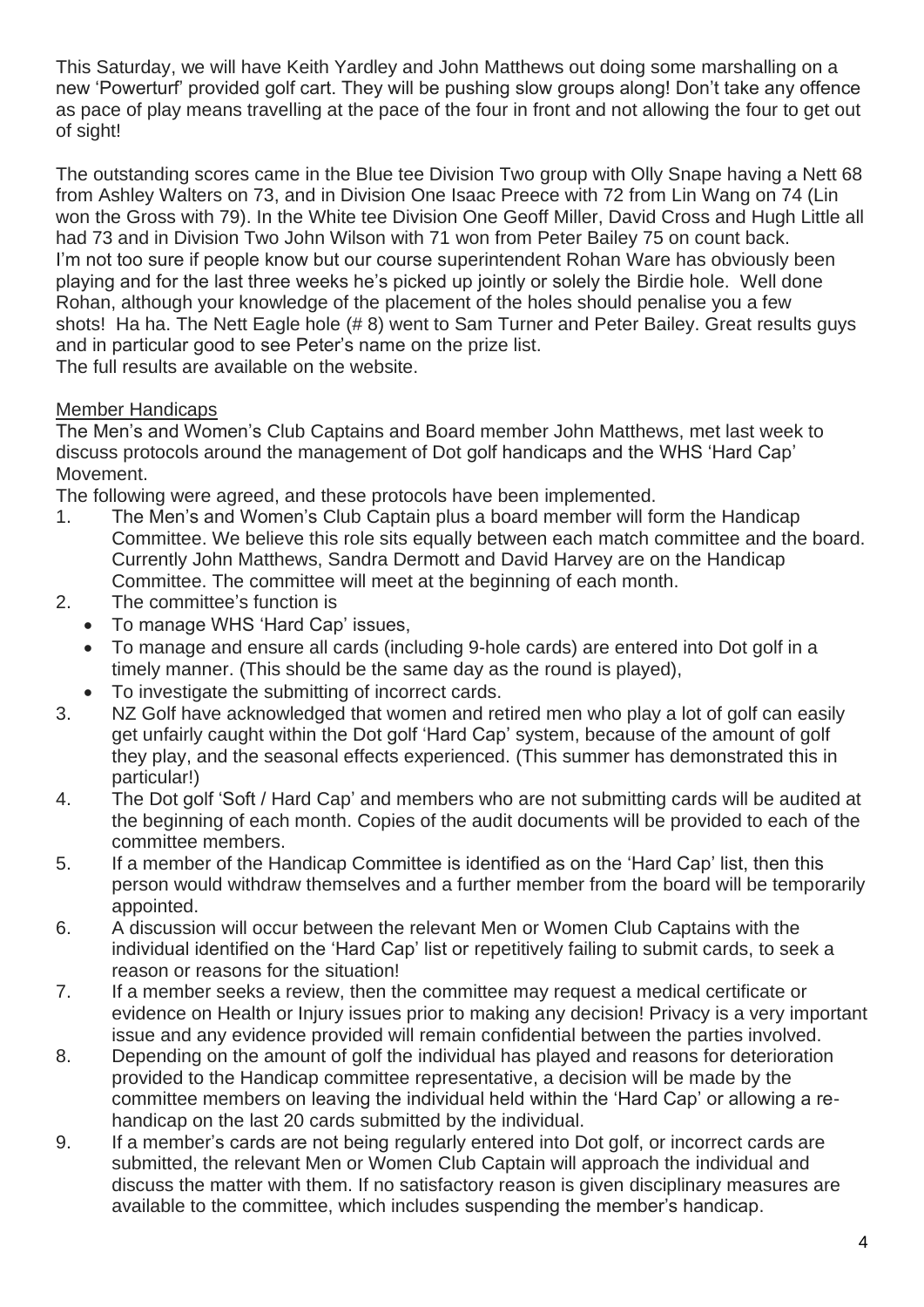10. Once a decision has been made by the committee, the individual will be advised of the result.

Coringa currently has 4 women and 36 men members who have been identified as having the 'Soft Cap in Effect' (Notification of movement above 3 shots) and only 2 men members who have the 'Hard Cap in Effect' (Locked).

'Lone Star and Joes Garage Group' and 'NZPost' Coringa Open

Entries for the 'Lone Star and Joes Garage Group' and 'NZPost' tournament have closed, although a few withdrawals have occurred. If there is anyone who would like to play but not on the draw, please contact the Pro-shop. There are 126 participants at this stage with tee time starting just before 10 and finishing with the last tee time at 11.18. I hope people enjoy the course deliberately set up to challenge us all.

Could I ask those people who have not paid or previously been reserves who are now in the draw to make their payment at the Pro-shop!

For the tournament there will be three Gross prizes (best golf), and three divisions with ten Nett prizes each. Just a wee reminder - the Open is off the Blue tees for men and the Yellow tees for women and we all play in the same handicap divisions!

Thanks very much for the kind sponsorship and support the tournament has received from our many firms and club members. This has allowed us to provide a very generous prize pool!

I have received confirmed sponsorship from McGowan Family! Thanks very much Elaine and Russell.

I have received further sponsorship from 'Gin Family'! Thanks very much Jane and Wing. Thanks very much to ALL our confirmed sponsors!

There will be our normal 'New World Bishopdale' meat raffles and a hundred ticket \$10 raffle with at this stage 28 or more accumulated prizes in value between \$50 and \$335, including some really great looking prizes! Thanks to the individuals who have made the donations.

Thanks very much to all the entries and we hope you have a great day. It looks like the wqeather is going to oblige and we are in for a really great day!

Please remember to comply with the COVID mandate requirements!

### Upcoming events

| 9 April ' | Coringa Open' |
|-----------|---------------|
| 16 April  | 'Kornz Cup'   |

### Closest to the Pin:

Weekly Hancock's Wine and Beer Merchants

### Membership Welfare:

If any member knows of someone who has a health issue or need a bit of help please let me know!

I heard there was a V8 Holden driving bogan with a lovely big dog, who for some reason asked a European driving car owner, who could have been a bogan from Ashburton, for a race the other day. I understand the old V8 was left in the rear vision mirror and the rumour mill has suggested that the V8 driver commented 'I think I need to put a turbo within the engine!' Apparently the European car went from comfort to touring and that was enough. There's still the race mode! Haha.

### **Comment**

Here we go with our once a year 'Lone Star and Joes Garage Group' and 'NZ Post' Coringa Open and fundraiser. The tournament is centred at giving the green staff the opportunity to present the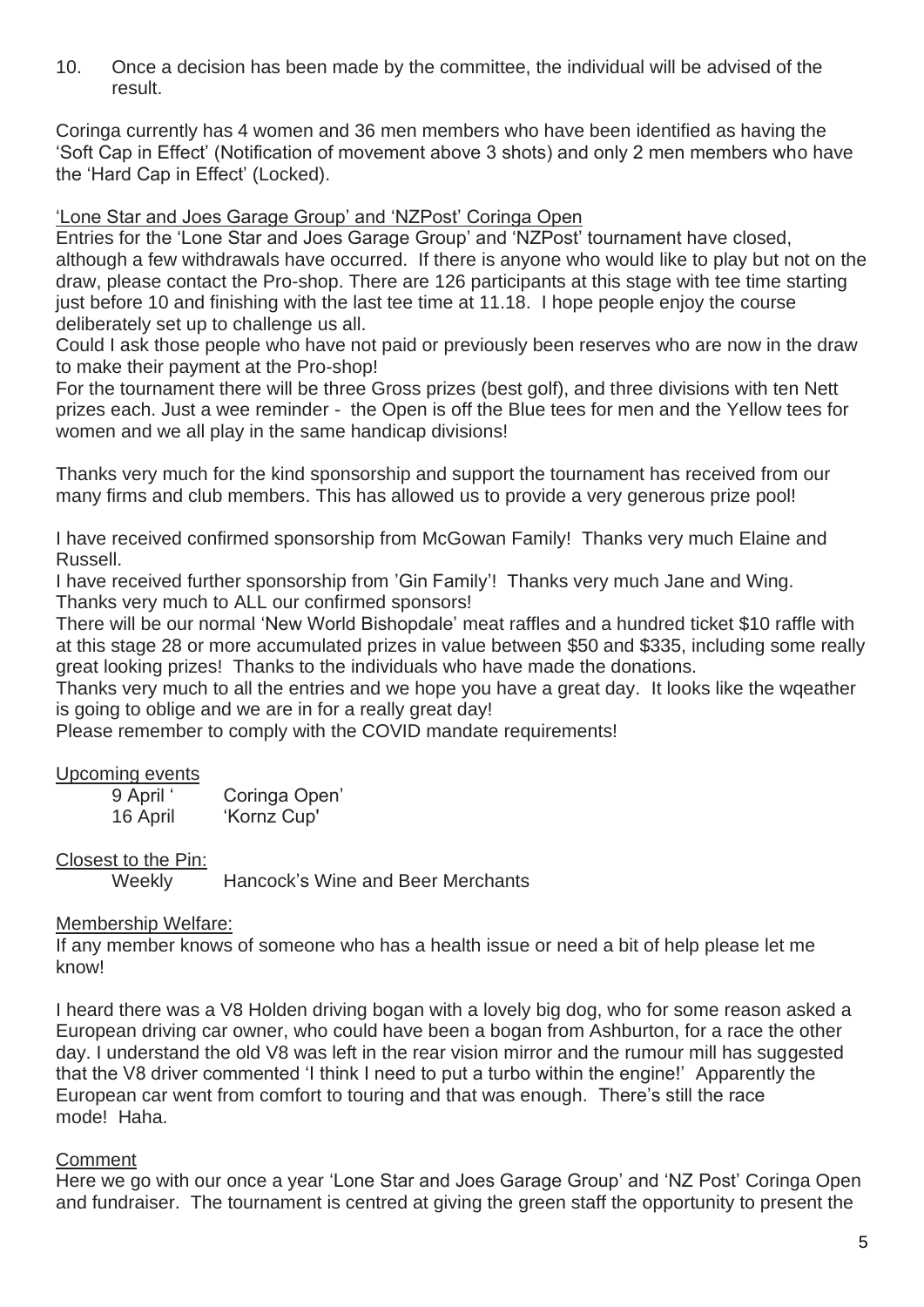course at its best, (and most challenging), condition. I'm excited to be playing and watching some good golf from within my playing four. Realistically, I'll be buying the beer again and the only prizes I'm likely to pick up will be in the raffles. Get out there and enjoy the challenge this great game provides!

Finally, could I lastly ask all participants to bring some cash with them to pay for the various raffles, as the tournament is all about fundraising for new projects the Board or 'The Boss' (Russell McGregor) will have in his mind for the Tuesday Boys!

# **LADIES REPORT**

## Tournaments

Rangiora 9-hole Open on Friday 6th May

Waitikiri Monday 23rd May.

For all tournaments, please contact Leigh on 0274340872 if you want to play in any of them. Coringa Open

All the best to the ladies that are participating in the Coringa Open this Saturday.

## Interclub

Coringa played Ellesmere and unfortunately lost 60/65. However, they are still second on the table with one game to go

## **Thursday**

Club Day

Only six ladies played today probably due to the weather we experienced over the past 24 hrs. Four players played in one of the QF of the Rose Bowl and the winners were Leigh and Janice McPhail.

The other 2 ladies played Stablefords and the winner was Sandy

Next Thursday we are going to be playing for the Betty McBirdie Trophy. This was not played for today due to low numbers

## **Saturday**

The ladies had a lovely morning to play for the Saturday trophy. Four played Stableford and Ellen came in 1st with 19 Stablefords with Myra coming in second with 16 Stablefords. No slots have been booked this coming Saturday because of the Coringa Open Tournament.

18-hole ladies- Dave Harvey is happy to accommodate you within the men's game on a Saturday

# **Sunday**

Results: Six played. Anne Keh had 23 Stablefords!!!! and won the Sunday trophy. Nearest The Pin was Fay…well done.

Starting time for next Sunday is 10. 30 am following a block booking.

# Tuesday

Another nice morning when two sets of four players played. One set playing the Rose Bowl, while the other set played for the Val Sutherland Trophy.

Winners of the Rose Bowl QF - Janice Healey and Sandy Dermott and Winner of the Val Sutherland Trophy was Ellen Buttriss with 22 Stablefords !!!! and Janet Harland coming in 2nd with 21 Stableford!!! Stablefords.

Next Tuesday will be Stableford and Putting

Don't' forget that on Tuesdays and Thursday you need to have your card in by 9.15am, so that the draw can be put together

## General news

Please put in your Dairies July 5<sup>th</sup> for our midwinter lunch. Cost \$20 - Anne Morgan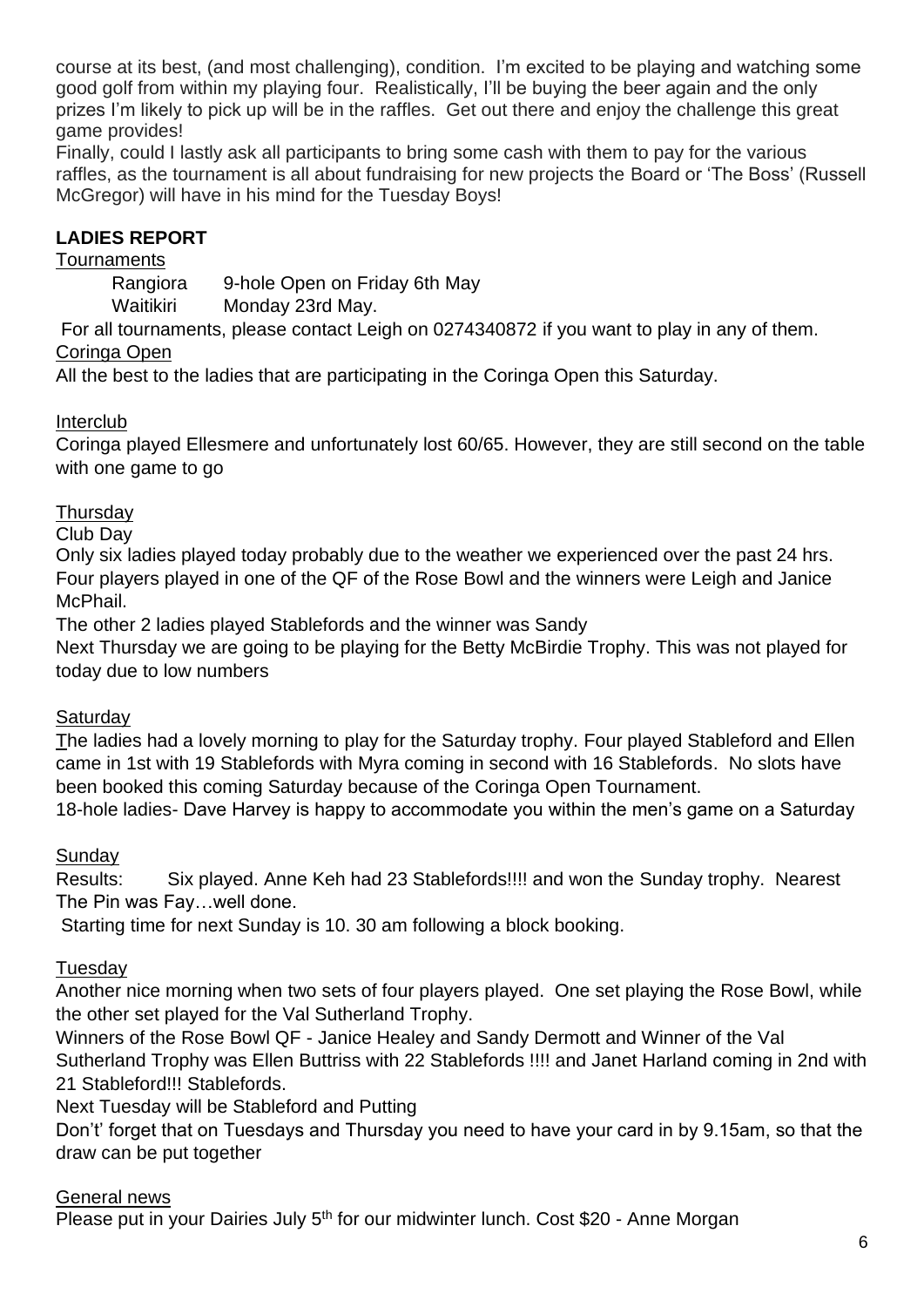# **WEDNESDAY GOLF**

\$15 'Lone Star and Joes Garage Group' Wednesday Watering Tournament

We had the forecast of rain, but 31 people decided to play although quite a few did pull out. We had our umbrella out for the first two holes and then the weather cleared up. Many of us were in shirt sleeves after the third or fourth hole. Again there were great comments about the greens being so true but fast'! What a fabulous comment by many but unfortunately the grass in the rough continues to grow.

We had one division and played for twelve prizes of meat provided by our friends at 'New World Bishopdale' and wine provided by 'Hancock's for the four closest to the pins.

There was a 'Hole in One' scored by Peter Burnett from Ellesmere on #7 and unfortunately Peter never saw it go in! Richard Kingsbury scored an eagle on Number 12 and there's a bit of a story to this! Richard was under the trees on the left past the blue gum so 220 metres plus from the pin. He waited and then decided to hit and the ball is lucky to get 20 feet in the air and heading straight at pace towards Paul Snape, Russell McGregor, Robert Pryce and Andrew Cleland on the green putting out. I initially thought the ball had so much pace on it, it was going to hit one of the four or go over the green, but no! It hit Robert's ball which was about three feet from the hole. Robert's ball rockets off the green and Richard's ball goes straight up into the air and lands where Robert's had been 3 feet from the hole. Someone in our four might have said in not quite these words 'Very lucky Richard!' Great golf The successful members were:

| $1$ st          | <b>Andrew Cleland</b>    | 39       |
|-----------------|--------------------------|----------|
| 2 <sub>nd</sub> | Lin Wang                 | 37 (C/B) |
| 5 <sup>th</sup> | <b>Robert Pryce</b>      | 35       |
| 7 <sup>th</sup> | David Harvey             | 34 (C/B) |
| <b>Qth</b>      | <b>Richard Kingsbury</b> | 34 (C/B) |
|                 |                          |          |

David Harvey

# **THURSDAY MEN'S GOLF**

A wet and stormy morning in the city was not duplicated at Coringa, and we got around without so much as a drop of rain albeit with a brisk south-westerly wind. We had a Stroke round off the Yellow tees for the Jerry Attick Trophy and the scoring was very much a reflection of conditions. It is not often a nett 74 wins a Stroke round on a Thursday, and well done to Robert Pryce [*pictured*]

The course was quite a difficult with the thick rough, but golf does involve situations like this from time to time and this is all part of the challenge of the game!

Full results for the day were as follows:

| 1 <sup>st</sup> | <b>Robert Pryce</b>  | 74 |
|-----------------|----------------------|----|
| 2 <sub>nd</sub> | <b>Andrew Wight</b>  | 75 |
| 3rd             | Jimmy Anderson       | 77 |
| 4 <sup>th</sup> | <b>Keith Yardley</b> | 78 |
| 5 <sup>th</sup> | <b>Chris Cottrel</b> | 79 |
| 6 <sup>th</sup> | <b>Bill West</b>     | 79 |



Thank you to Hancock's for the nearest the pin prizes (Spencer Wicks (#7) (Chris Cottrell (#17) although in my case I was so far away a 3 putt was a distinct possibility. Hopefully the weather will be kinder next week and until then good golfing. Chris Cottrell For Thursday Men